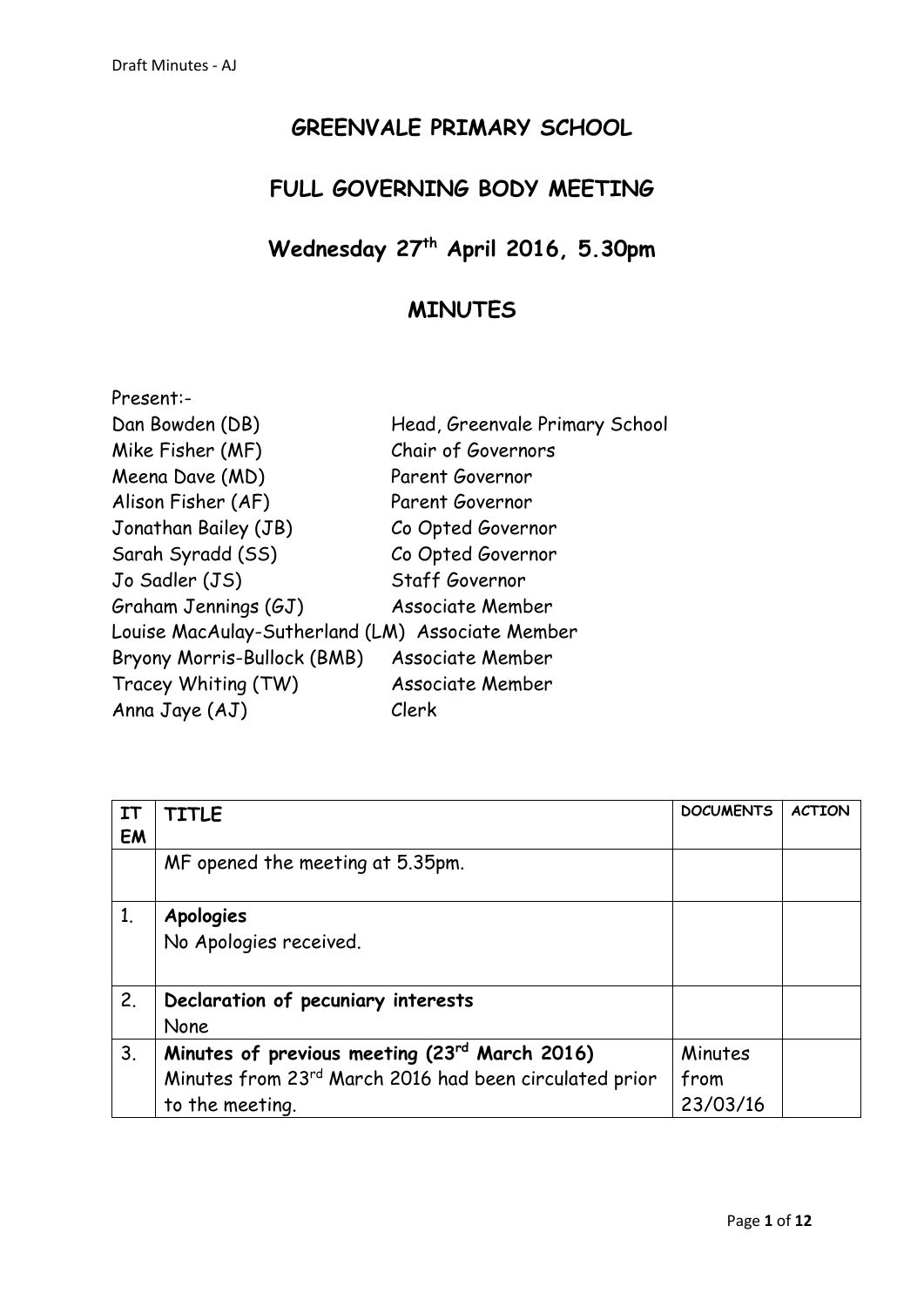|    | The minutes were agreed and approved as a true record<br>of the discussions and MF signed accordingly on behalf<br>of GB.                                                                                                                                                                                                                                                                                                                                                                                                                                                                                                                                                                                                                                                                                                                                                                                                                                                                                                                                 |                                                |
|----|-----------------------------------------------------------------------------------------------------------------------------------------------------------------------------------------------------------------------------------------------------------------------------------------------------------------------------------------------------------------------------------------------------------------------------------------------------------------------------------------------------------------------------------------------------------------------------------------------------------------------------------------------------------------------------------------------------------------------------------------------------------------------------------------------------------------------------------------------------------------------------------------------------------------------------------------------------------------------------------------------------------------------------------------------------------|------------------------------------------------|
| 4. | Matters Arising from Meeting 23rd March 2016<br>MF took Governors through the matters arising as<br>follows:<br>Website - DB confirmed this had been completed<br>Prevent Link - DB to circulate to GB (action DB)<br>Assessment Policy - SS to circulate to GB (action SS)<br>Meet the Governors Event - MF to arrange with DB<br>(action DB/MF)<br>Governor Training - The Governor Training schedule had<br>been circulated, with BMB & LM attending two courses<br>(Safeguarding and Data) and AF attending the<br>Safeguarding training which had been very useful.<br>Governors noted there were sessions for Becoming an<br>Academy and for Preparation for Ofsted Inspection.<br>DB encouraged Governor participation in training<br>sessions, and confirmed that the school has one place for<br>the Governor Development Programme.<br>Lettings Policy - AF confirmed that amendments have<br>been made, with GJ to update as part of overall policy<br>work. Separate Agenda item 9.<br>Catering - to be covered under separate Agenda item 10 | 1<br>$\overline{c}$<br>$\overline{\mathbf{3}}$ |
| 5. | <b>Pupil Premium</b><br>DB confirmed that the pupils first session at the Forest<br>School was very positive. He added that funding had<br>been used for the purchase of a laptop for one of the<br>pupils. DB confirmed that Mrs Vickery had advised that<br>she would be leaving at the end of the term, so the<br>provision would need to be reviewed for the next<br>academic year. He advised that the funding would<br>change with effect from September 2016 and that this<br>would need to be considered as part of the provision<br>arrangements.<br>DB asked for questions from Governors.<br>There were no questions and Governors thanked DB for<br>the report.                                                                                                                                                                                                                                                                                                                                                                               |                                                |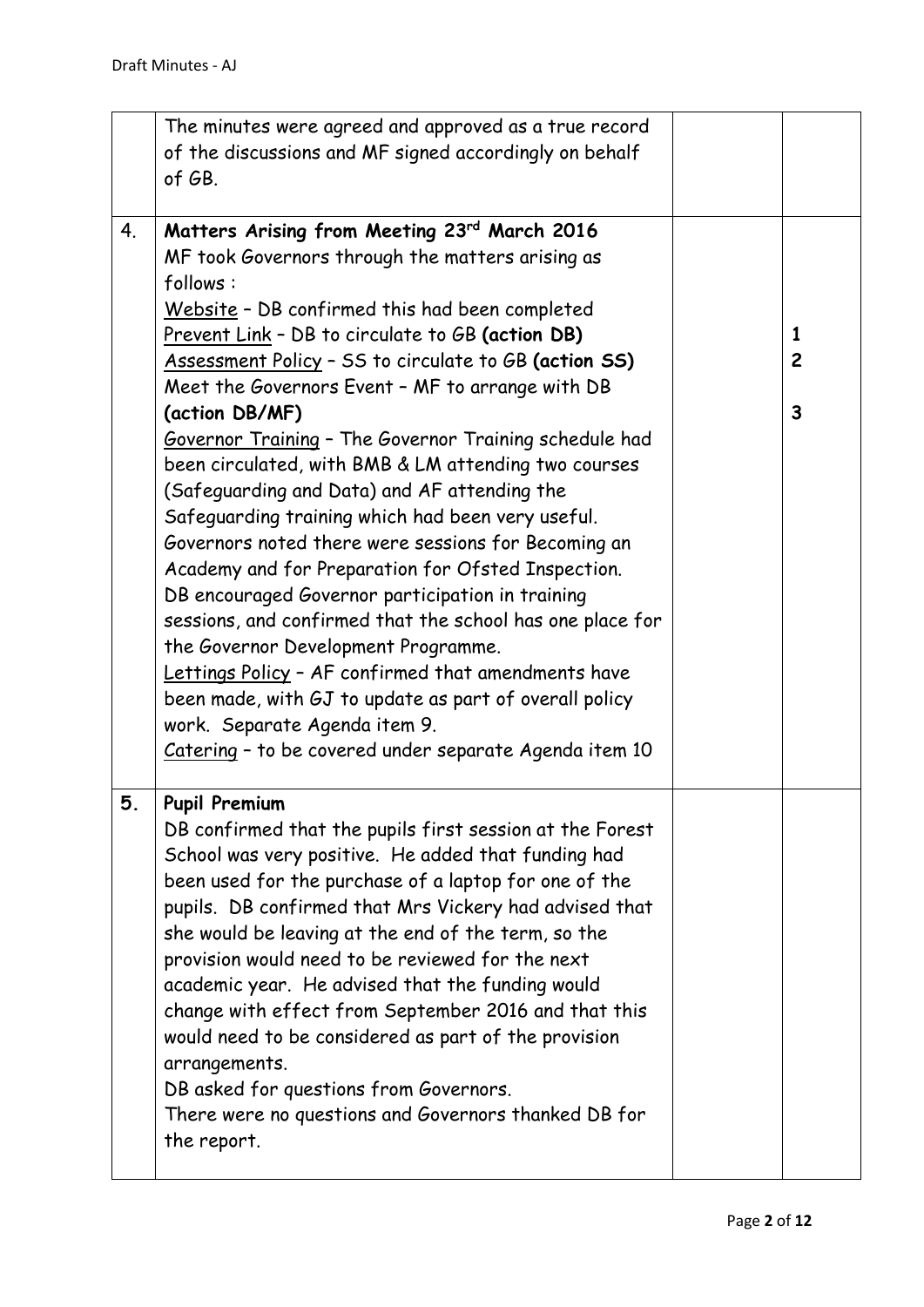| 6. | Finance / Resources Committee Report                       |  |
|----|------------------------------------------------------------|--|
|    | JB summarised the position for Governors adding that       |  |
|    | the figures had been discussed thoroughly at previous      |  |
|    | meeting. He advised that the Carry Forward was above       |  |
|    | the 6% threshold (c $E70k$ ) and as such it was possible   |  |
|    | for the LA to claw back the amount in excess of 6%.        |  |
|    | Governors agreed that the money had been allocated /       |  |
|    | committed to KS2 Toilet Refurbishment but that there       |  |
|    | had been delays in commencement of the project.            |  |
|    | DB confirmed that there were some invoices still to come   |  |
|    | in for work on KS1 Toilets and Computer purchases that     |  |
|    | would affect the bottom line.                              |  |
| Q  | A question was raised at the Finance meeting               |  |
|    | regarding the increase in Staffing Costs?                  |  |
|    | This remains an action from the Staffing Meeting and       |  |
|    | clarity will be sought in this respect.                    |  |
| Q  | Will there be support from John Fennell / JCA              |  |
|    | Finance to prepare for the Audit?                          |  |
|    | DB confirmed that John Fennell would assist in the         |  |
|    | preparation, and that the meeting would involve Pauline,   |  |
|    | GJ, MF and DB.                                             |  |
|    | Governors agreed, approved and ratified the Budget         |  |
|    | subject to the correct outturn position to be reflected.   |  |
|    | DB and MF to sign on behalf of the GB once finalised.      |  |
| 7. | Premises Committee Report                                  |  |
|    | DB advised Governors that a survey of the premises had     |  |
|    | been conducted recently by the LA, stating that the        |  |
|    | surveyors had asked to see certain documents (Fire Risk    |  |
|    | Assessment, Gas Safety Certificate etc). He confirmed      |  |
|    | that any outstanding items were now in hand and that he    |  |
|    | would be able to provide all information by the end of the |  |
|    | week.                                                      |  |
|    | Governors discussed the survey, noting that it had         |  |
|    | identified various works to be done, with some being the   |  |
|    | responsibility of the LA, and some the responsibility of   |  |
|    | the school. Governors also noted that each item had        |  |
|    | been given a Priority rating 0-4.                          |  |
|    |                                                            |  |
|    |                                                            |  |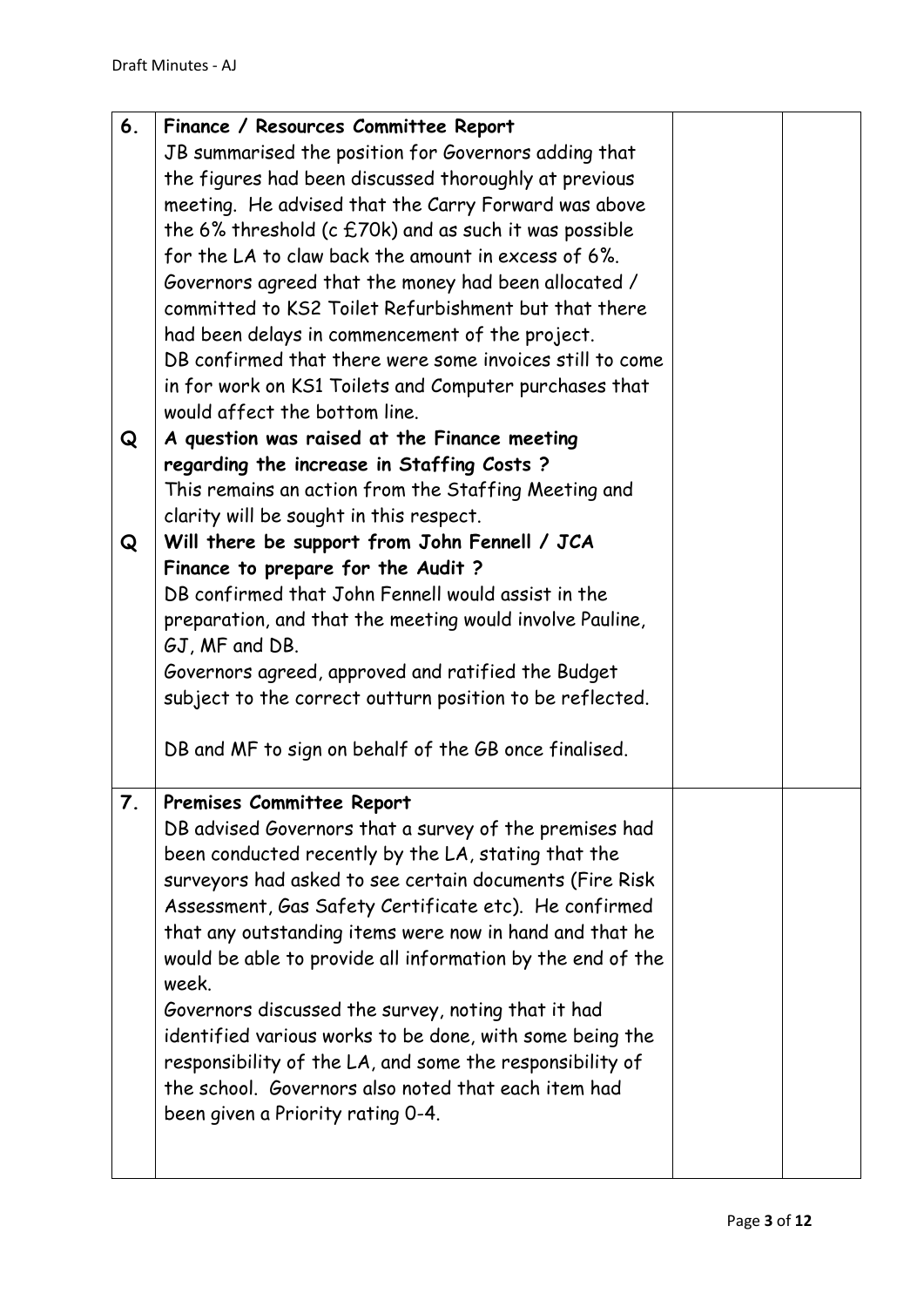| Q<br>Q | DB agreed to circulate the report but summarised the<br>key points that had been allocated to the school with a<br>total cost of £72k for Governors as follows:<br>Pot Holes Roof Pointing, Fire doors, Canopy Areas leaking<br>/ corroding, Taps in Girls Toilets, Damp in Kitchen Wall,<br>Y4/Y5 Huts, Y6 cladding & plasterboard, KS1 Fire Alarm<br>activator to be relocated, Hard wire Smoke Detectors,<br>upgrade Lighting throughout the school and install<br>lighting at stepped areas.<br>Governors discussed the various items, noting the<br>priority rating accordingly. It was noted that any safety<br>critical items would be prioritised, but that some other<br>more 'cosmetic' items would not have been considered to<br>be priority.<br>Why is the school being expected to fund large<br>projects in excess of £10k ? Is this not the<br>responsibility of the LA?<br>MF agreed to contact the LA for clarification on Lighting<br>and Smoke Detector items and any others over £10k.<br>Governors agreed these larger projects should be | $\overline{\mathbf{4}}$ |
|--------|-----------------------------------------------------------------------------------------------------------------------------------------------------------------------------------------------------------------------------------------------------------------------------------------------------------------------------------------------------------------------------------------------------------------------------------------------------------------------------------------------------------------------------------------------------------------------------------------------------------------------------------------------------------------------------------------------------------------------------------------------------------------------------------------------------------------------------------------------------------------------------------------------------------------------------------------------------------------------------------------------------------------------------------------------------------------|-------------------------|
|        | handled by the LA. (Action MF)<br>Can some of the items be handled in house by the                                                                                                                                                                                                                                                                                                                                                                                                                                                                                                                                                                                                                                                                                                                                                                                                                                                                                                                                                                              |                         |
|        | Caretaker rather than by external contractors?<br>DB agreed that the Caretaker would do as much of the                                                                                                                                                                                                                                                                                                                                                                                                                                                                                                                                                                                                                                                                                                                                                                                                                                                                                                                                                          |                         |
|        | work as possible.<br>Governors noted that the caretaker is a qualified                                                                                                                                                                                                                                                                                                                                                                                                                                                                                                                                                                                                                                                                                                                                                                                                                                                                                                                                                                                          |                         |
|        | electrician and could possibly undertake the lighting                                                                                                                                                                                                                                                                                                                                                                                                                                                                                                                                                                                                                                                                                                                                                                                                                                                                                                                                                                                                           | 5                       |
|        | project.<br>DB agreed to discuss further with the Caretaker and will                                                                                                                                                                                                                                                                                                                                                                                                                                                                                                                                                                                                                                                                                                                                                                                                                                                                                                                                                                                            |                         |
|        | update at next Premises Committee meeting. (Action DB)                                                                                                                                                                                                                                                                                                                                                                                                                                                                                                                                                                                                                                                                                                                                                                                                                                                                                                                                                                                                          |                         |
|        | DB advised that a response regarding a 3 Year Plan for<br>the works was needed by the LA this week.                                                                                                                                                                                                                                                                                                                                                                                                                                                                                                                                                                                                                                                                                                                                                                                                                                                                                                                                                             |                         |
|        | MF confirmed that the response should be that the                                                                                                                                                                                                                                                                                                                                                                                                                                                                                                                                                                                                                                                                                                                                                                                                                                                                                                                                                                                                               |                         |
|        | report will be reviewed in full at the next Buildings<br>Committee meeting.                                                                                                                                                                                                                                                                                                                                                                                                                                                                                                                                                                                                                                                                                                                                                                                                                                                                                                                                                                                     |                         |
|        | DB agreed to respond on this bases.                                                                                                                                                                                                                                                                                                                                                                                                                                                                                                                                                                                                                                                                                                                                                                                                                                                                                                                                                                                                                             |                         |
| 8.     | <b>Education Committee Report</b>                                                                                                                                                                                                                                                                                                                                                                                                                                                                                                                                                                                                                                                                                                                                                                                                                                                                                                                                                                                                                               |                         |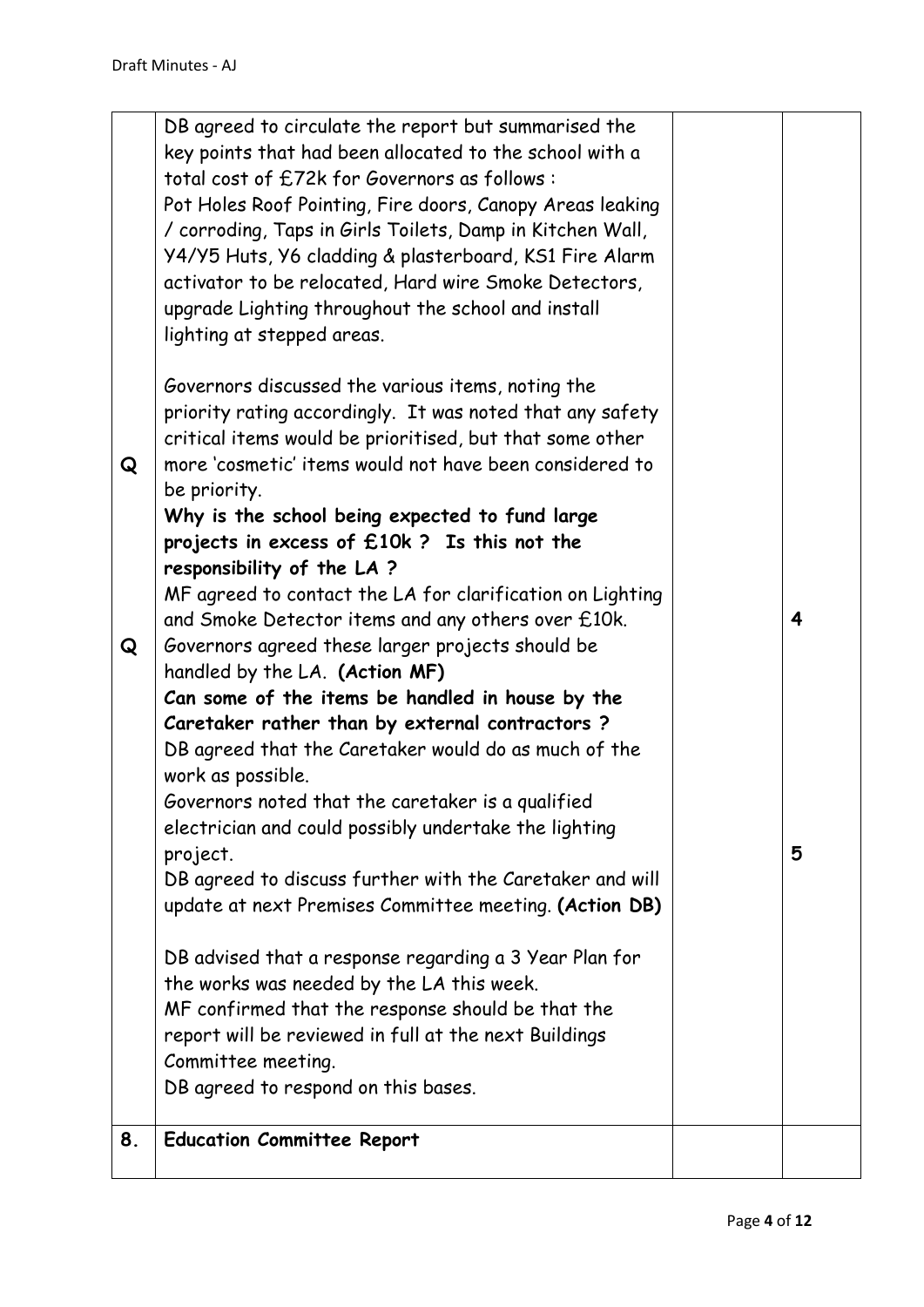| DB confirmed that the Committee had met recently and<br>had a very full meeting, with minutes to follow for<br>circulation. He summarised topics discussed. |  |
|-------------------------------------------------------------------------------------------------------------------------------------------------------------|--|
| <b>Learning Walks</b>                                                                                                                                       |  |
| Two Governor Learning Walks scheduled                                                                                                                       |  |
| Wednesday 4 May (10am to 12pm) - PE Learning Walk and                                                                                                       |  |
| SEF Review of Leadership & Governance section                                                                                                               |  |
| Wednesday 11 <sup>th</sup> May (3.30pm) - Staff Meeting and                                                                                                 |  |
| Displays Learning Walk (Governors to focus on their 'link'                                                                                                  |  |
| area or subject.                                                                                                                                            |  |
| <b>Staffing Arrangements 2016/17</b>                                                                                                                        |  |
| DB advised that staffing had been discussed at the                                                                                                          |  |
| meeting, and explained the proposed arrangements for                                                                                                        |  |
| 2016/17.                                                                                                                                                    |  |
| <b>School Improvement</b>                                                                                                                                   |  |
| DB confirmed that Ann Longfield / School Improvement                                                                                                        |  |
| Advisor would visit the school on 29/04/16 to review                                                                                                        |  |
| SDP and Data and to meet with middle leaders.                                                                                                               |  |
| <b>Sports Premium Funding</b>                                                                                                                               |  |
| DB confirmed that staff had been made aware of                                                                                                              |  |
| requirements for PE lessons, with Chris / Sports Coach                                                                                                      |  |
| fully aware of the expectations. He added that                                                                                                              |  |
| Governors would observe lessons as part of Sports                                                                                                           |  |
| Funding Impact monitoring.                                                                                                                                  |  |
| Creative Curriculum / Arts Festival                                                                                                                         |  |
| AF advised that the school was planning an Arts Festival                                                                                                    |  |
| to promote the creative curriculum. A number of                                                                                                             |  |
| parents / local artists would be involved to run pupil<br>workshops for art, craft, poetry etc.                                                             |  |
| LM confirmed that her husband would be able to assist                                                                                                       |  |
| with a Graphic Design workshop and that she could do a                                                                                                      |  |
| drawing / sketching workshop.                                                                                                                               |  |
| DB confirmed that the upcoming Inset Day would be used                                                                                                      |  |
| by staff to research and investigate Cultural visits                                                                                                        |  |
| (museums, galleries, Globe theatre) followed by a                                                                                                           |  |
| review/meet up later in the day.                                                                                                                            |  |
| Governors agreed that the Arts Festival would take place                                                                                                    |  |
| 27 <sup>th</sup> June 2016 leading up to the Carnival Day on 2 <sup>nd</sup> July                                                                           |  |
| 2016.                                                                                                                                                       |  |
|                                                                                                                                                             |  |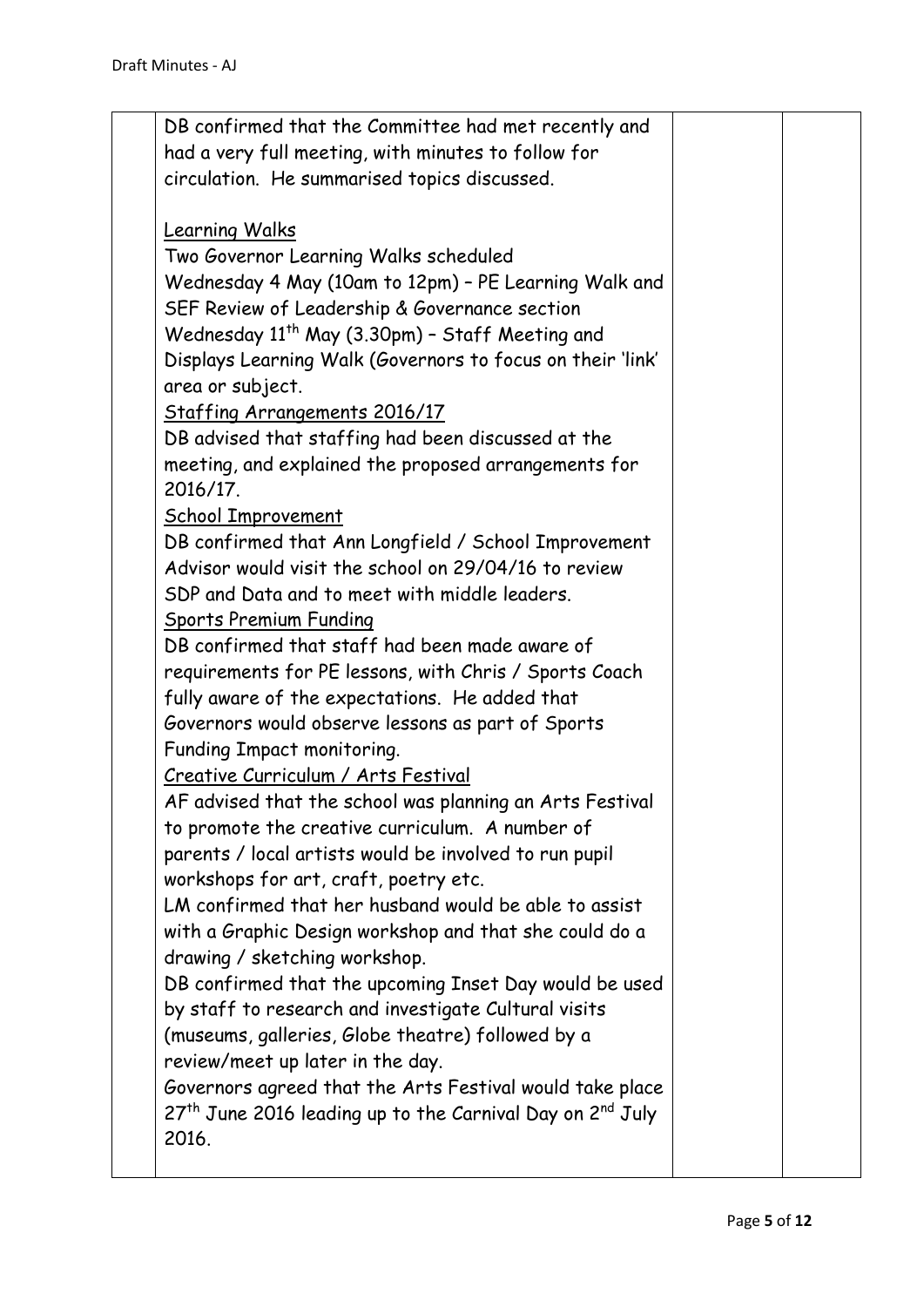| Data / KS Tests                                            |  |
|------------------------------------------------------------|--|
| DB confirmed that the KS1 tests had been completed,        |  |
| advising that the school had been selected as a 'test'     |  |
| school for pupils to take the tests early. He stated that  |  |
| the school scores would therefore contribute to settle     |  |
| the ARE average scores. He confirmed that the results      |  |
| were very strong, with 22 out of 29 children achieving a   |  |
| score of more than 20 out of a possible 25.                |  |
| SS added that the overall assessment will be Teacher       |  |
| Assessed and not depend solely on the test outcome.        |  |
| She added that Y2 had been working very well.              |  |
| Governors noted the pleasing outcomes and acknowledged     |  |
| that it would be important for such progress to continue   |  |
| as the children make their way through KS2.                |  |
|                                                            |  |
| Pupils on Roll                                             |  |
| DB advised Governors that 2 girls would be leaving Y2 at   |  |
| the end of term to attend Croydon High, adding that one    |  |
| other pupil left just before Easter.                       |  |
|                                                            |  |
| Governors noted that these 3 places would be advertised    |  |
| and be filled after SATs. They noted that the further 2    |  |
| places (Junior classes up to 32 pupils) would be held back |  |
| to allow for the class to settle.                          |  |
| Governors agreed that to bring in 5 new pupils to a class  |  |
| at one time would not be acceptable. Governors went on     |  |
| to discuss waiting lists / LA arrangements for filling the |  |
| places.                                                    |  |
|                                                            |  |
| JB left the meeting at 6.35pm                              |  |
| Safeguarding                                               |  |
| DB advised Governors that there had been one               |  |
|                                                            |  |
| Safeguarding referral made which is being escalated by     |  |
| the MASH team. He is waiting on their response before      |  |
| taking any further action.                                 |  |
| NQT Appointment                                            |  |
| DB confirmed that an NQT has been appointed from the       |  |
| Croydon Pool.                                              |  |
|                                                            |  |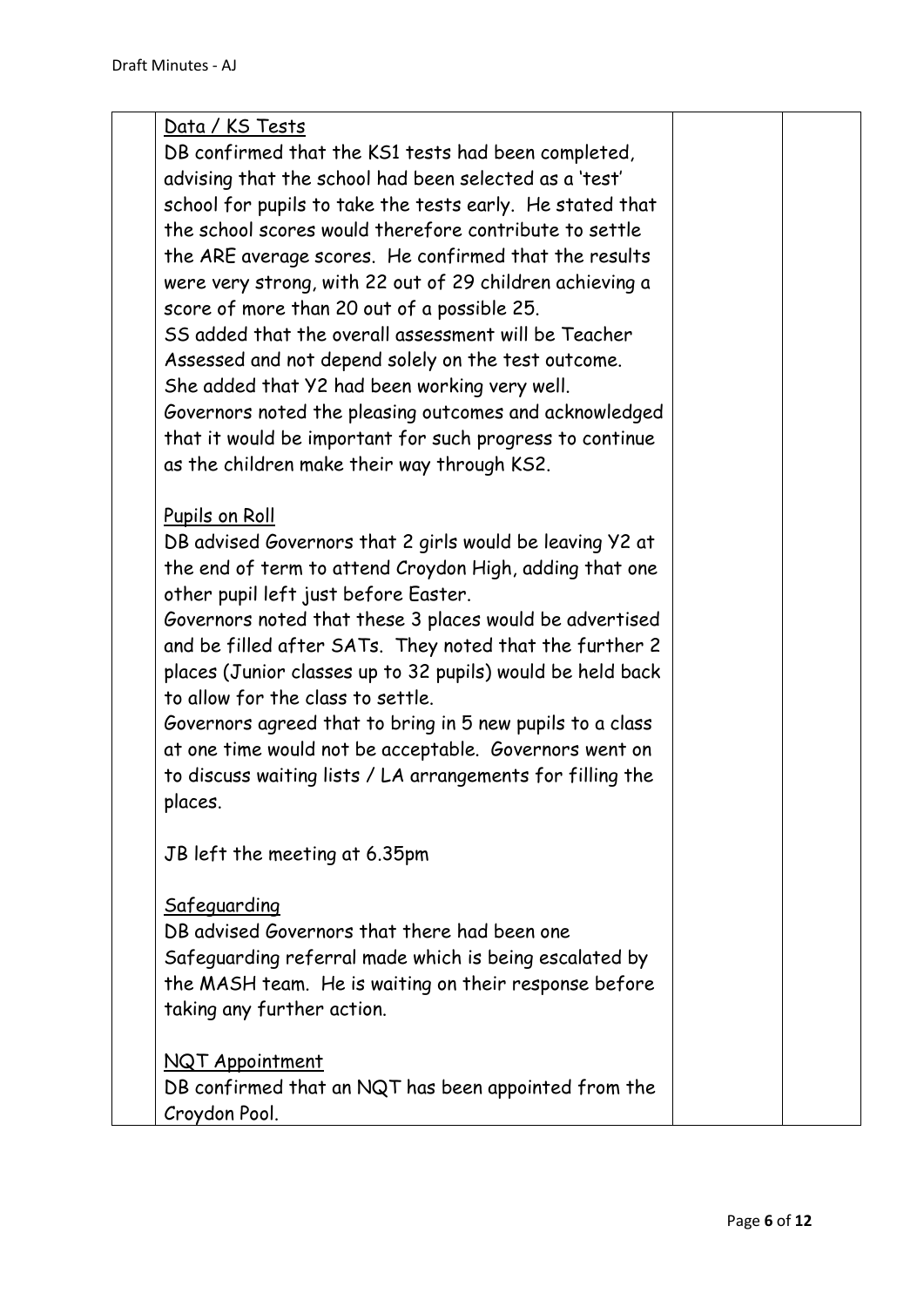|    | SS confirmed that very positive feedback had been         |  |
|----|-----------------------------------------------------------|--|
|    | attained from the placement school which supported the    |  |
|    | appointment.                                              |  |
|    |                                                           |  |
|    | Governors thanked DB for the report.                      |  |
|    |                                                           |  |
| 9. | Policy Review Group Report                                |  |
|    | MF expressed thanks to the Policy Committee for their     |  |
|    | hard work on behalf of the GB.                            |  |
|    |                                                           |  |
|    | GJ confirmed that he now had the full list of policies,   |  |
|    | with a possible total of 57. He advised that he would     |  |
|    | work through them all to make a more user friendly        |  |
|    | system and one that identifies when reviews are due on a  |  |
|    | cyclical basis (in line with Statutory requirements). He  |  |
|    | added that he will create a full list grouping them by    |  |
|    | category and ensure that all were formatted correctly.    |  |
|    |                                                           |  |
| Q  | It was indicated that the school would only need          |  |
|    | around ten specific policies in all ? Are we certain we   |  |
|    | cannot go with more model policies ?                      |  |
|    | Governors noted this comment and agreed that a lot of     |  |
|    | time is now being spent reviewing / drafting so many      |  |
|    | policies. They agreed that once the cycle / schedule had  |  |
|    | been completed, there would be less time required.        |  |
|    |                                                           |  |
|    | AF summarised the policies that had been reviewed since   |  |
|    | the last meeting as follows:                              |  |
|    |                                                           |  |
|    | Finance                                                   |  |
|    |                                                           |  |
|    | AF stated that this policy needed updating to include the |  |
|    | different roles and responsibilities for different staff  |  |
|    | who have financial responsibility. This has been revised  |  |
|    |                                                           |  |
|    | and formatted. This policy was approved by the GB.        |  |
|    |                                                           |  |
|    | Safeguarding                                              |  |
|    | AF advised that the intention was to use the LA Model     |  |
|    | Template, however it contained errors and needed          |  |
|    | further additions to ensure correct and clear.            |  |
|    | AF commented that some of the legislation mentioned       |  |
|    | was now out of date and that proper links needs to be     |  |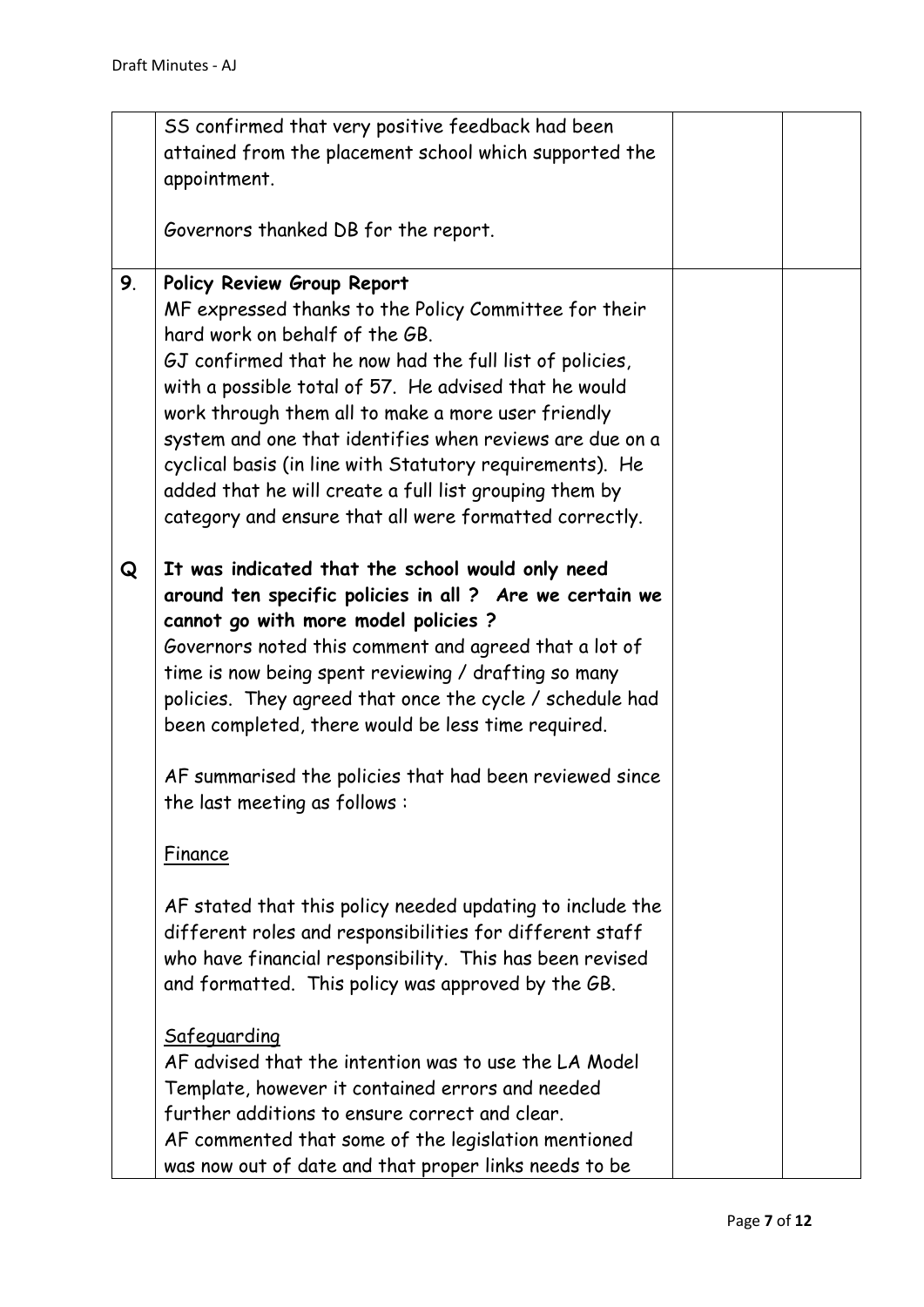|   | made to other connected policies such as Behaviour &    |  |
|---|---------------------------------------------------------|--|
|   | Bullying to ensure they reflect current practice.       |  |
| Q | Have we got a current Safeguarding policy in place ?    |  |
|   | Governors agreed to adopt the LA Safeguarding policy as |  |
|   | an interim measure, but noted that amendments would     |  |
|   | need to be made to ensure it was fit for purpose and    |  |
|   | reflected current practice.                             |  |
|   | <b>Pupil Premium</b>                                    |  |
|   | DB confirmed that the main body of the                  |  |
|   | policy/statement would remain broadly unaltered but     |  |
|   | that the responsibilities to be updated.                |  |
|   | <b>Sports Funding</b>                                   |  |
|   | Governors confirmed that a statement of how funding     |  |
|   | utilised had been agreed and was on the website.        |  |
|   | <b>Lettings</b>                                         |  |
|   | DB confirmed this policy had been reviewed and agreed   |  |
|   | at last meeting.                                        |  |
|   | Behaviour & Discipline                                  |  |
|   | DB confirmed this policy would be reviewed this week,   |  |
|   | but noted that wholesale changes were not anticipated.  |  |
|   | Mobile Phone Policy                                     |  |
|   | Fully reviewed and agreed at last FGB. Now on website.  |  |
|   | Terms of Reference                                      |  |
|   | AF confirmed that she had fully reviewed and updated    |  |
|   | the Terms of Reference for each Committee. Despite a    |  |
|   | few minor adjustments that needed to be made, these     |  |
|   | were agreed and approved by the GB.                     |  |
|   | GJ agreed to issue a link by email to all Governors so  |  |
|   | that they can access the full suite of school policies. |  |
|   |                                                         |  |
|   | DB commented that the KEY and TEN are excellent         |  |
|   | sources of information / resources.                     |  |
|   | AF suggested that the school joins the NGA at an annual |  |
|   | cost of £80, as it has useful information and access to |  |
|   | advice / helpline.                                      |  |
|   | Governors agreed and approved this.                     |  |
|   | Safeguarding / Accident                                 |  |
|   |                                                         |  |
|   |                                                         |  |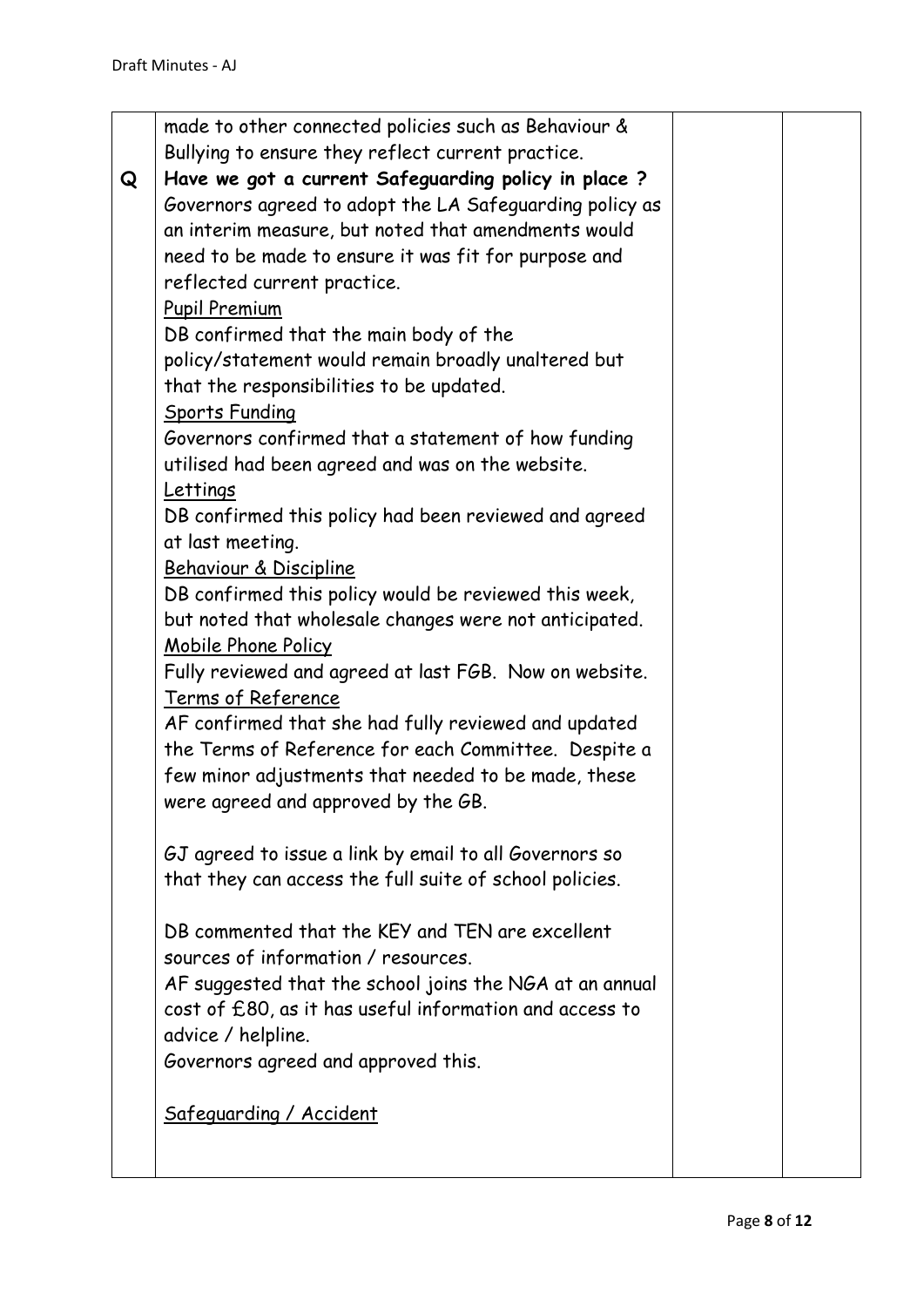| Q<br>Q | Governors discussed an incident that had occurred when<br>a Reception child had caught their arm in a gap in the<br>main gates as they were closing.<br>DB confirmed that the child had been taken to A & E<br>having suffered bruising and trauma from the incident.<br>He confirmed that the child was back at school the next<br>day with no lasting injuries. DB advised that the incident<br>had occurred at the end of the school day after the<br>children had been dismissed. The child had been waving<br>to an adult who was leaving the premises by car, and the<br>child put their arm through the gap in the gate.<br>What can be done to prevent this type of incident<br>happening in the future?<br>Governors discussed the possibility of a safety barrier<br>or a way to cover the gap in the gate. Governors<br>referred to specific HSE guidance on automated gates,<br>and wondered if a manual override mechanism should be<br>present. Governors considered the installation of fences<br>along the roadway to separate the field area from the<br>cars.<br>Has the accident been recorded and risk assessed?<br>DB confirmed that the incident had been recorded and<br>that investigations would be carried out to see if risk<br>could be mitigated. (action DB) | 6 |
|--------|--------------------------------------------------------------------------------------------------------------------------------------------------------------------------------------------------------------------------------------------------------------------------------------------------------------------------------------------------------------------------------------------------------------------------------------------------------------------------------------------------------------------------------------------------------------------------------------------------------------------------------------------------------------------------------------------------------------------------------------------------------------------------------------------------------------------------------------------------------------------------------------------------------------------------------------------------------------------------------------------------------------------------------------------------------------------------------------------------------------------------------------------------------------------------------------------------------------------------------------------------------------------------------------------|---|
| 10     | Catering (should be in Part B minutes ?)<br>MF confirmed that the current Catering Manager was to<br>be replaced following concerns over her understanding of<br>what the role entails and her management skills.<br>Enquiries are currently being made with regards to a<br>replacement.<br>Governors discussed the in house catering provision, and<br>the changes that had been made over the years. They<br>considered exploring other options (perhaps to link in<br>with a provider who works across several schools).<br>Governors asked about other providers. AF pointed out<br>that we would need to go out to tender which would have<br>cost implications, it would mean a loss of control over<br>provision and would also be a considerable piece of work.<br>AF stated that she would not be prepared to undertake                                                                                                                                                                                                                                                                                                                                                                                                                                                          |   |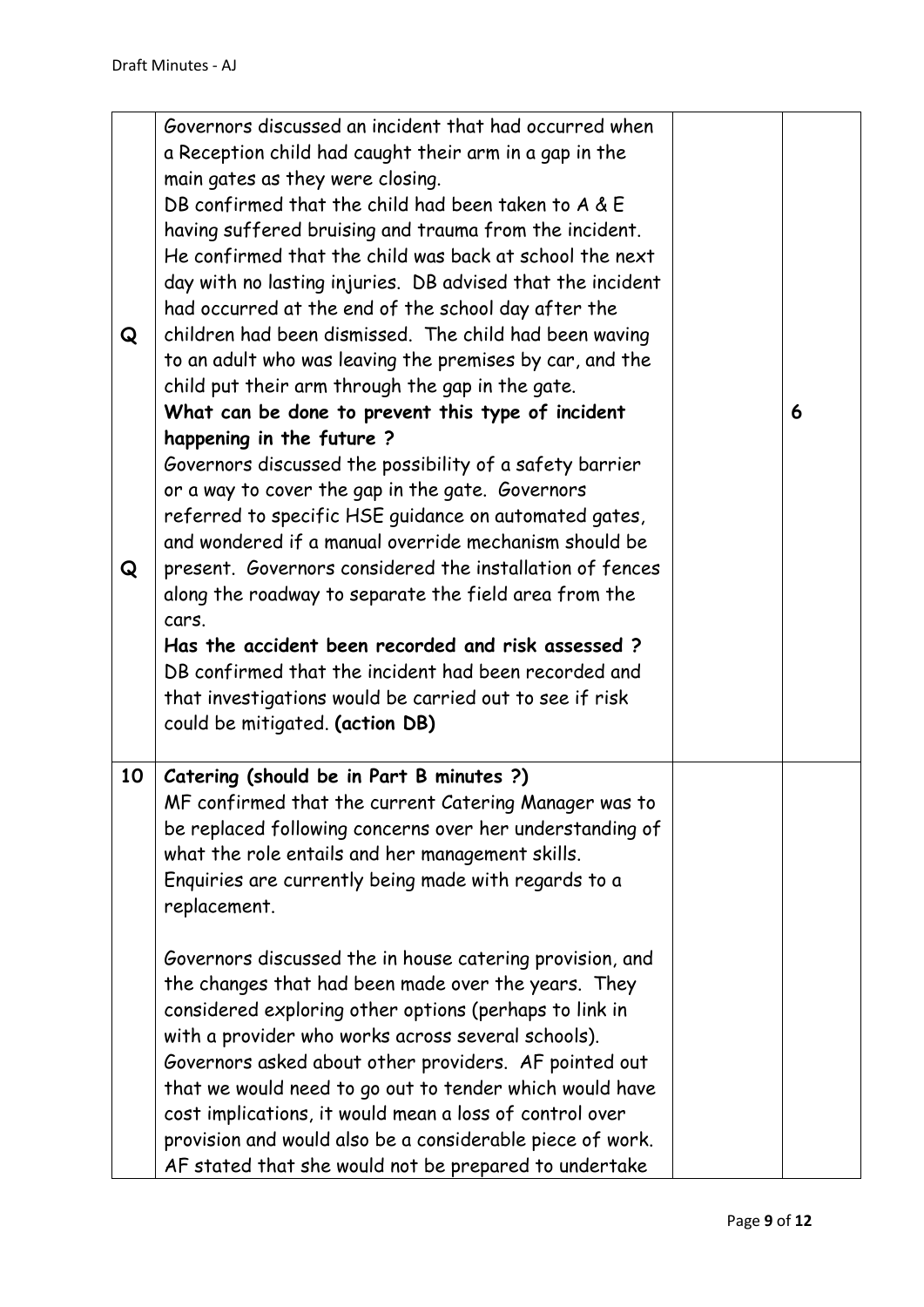|    | this work and felt that it would be a waste of all the time<br>that had been put in thus far.                                                                                                                                                                                                   |  |
|----|-------------------------------------------------------------------------------------------------------------------------------------------------------------------------------------------------------------------------------------------------------------------------------------------------|--|
|    | Governors noted the difficulties in running a profitable<br>catering operation in a small school and acknowledged the<br>demands on the SLT and governor time to manage the<br>staff.                                                                                                           |  |
| Q  | How is Dinner money recorded?<br>DB confirmed that it is ticked off manually and then<br>processed on the computer.<br>Governors briefly discussed options for tils (biometric<br>tils & photo arrangements) and also kitchen registration.                                                     |  |
| 11 | <b>AOB</b><br><b>Academy Show</b><br>MF advised that a number of Governors had attended<br>the Academy show (DB, AF, MF BMB) and had picked up<br>some good ideas and contacts whilst there. He referred<br>specifically to fittings for Nurture Rooms that could be<br>investigated further.   |  |
|    | <b>DBS</b><br>SS enquired about recent changes to the DBS procedure,<br>asking whether an annual review is now necessary for all<br>checks?<br>Governors discussed, but noted that the annual check<br>was only required if you need the DBS for other settings<br>(ie a portable arrangement). |  |
|    | Policies - Adult Phone policy<br>SS suggested that the school has a clear policy for use<br>of mobile phones by adults.<br>DB agreed that the school has 3 mobiles for use on<br>school trips and agreed to put a policy in place.                                                              |  |
|    | <b>Governor Succession Planning</b><br>Governors discussed the current arrangements /<br>structure of the GB. They noted that some Governors                                                                                                                                                    |  |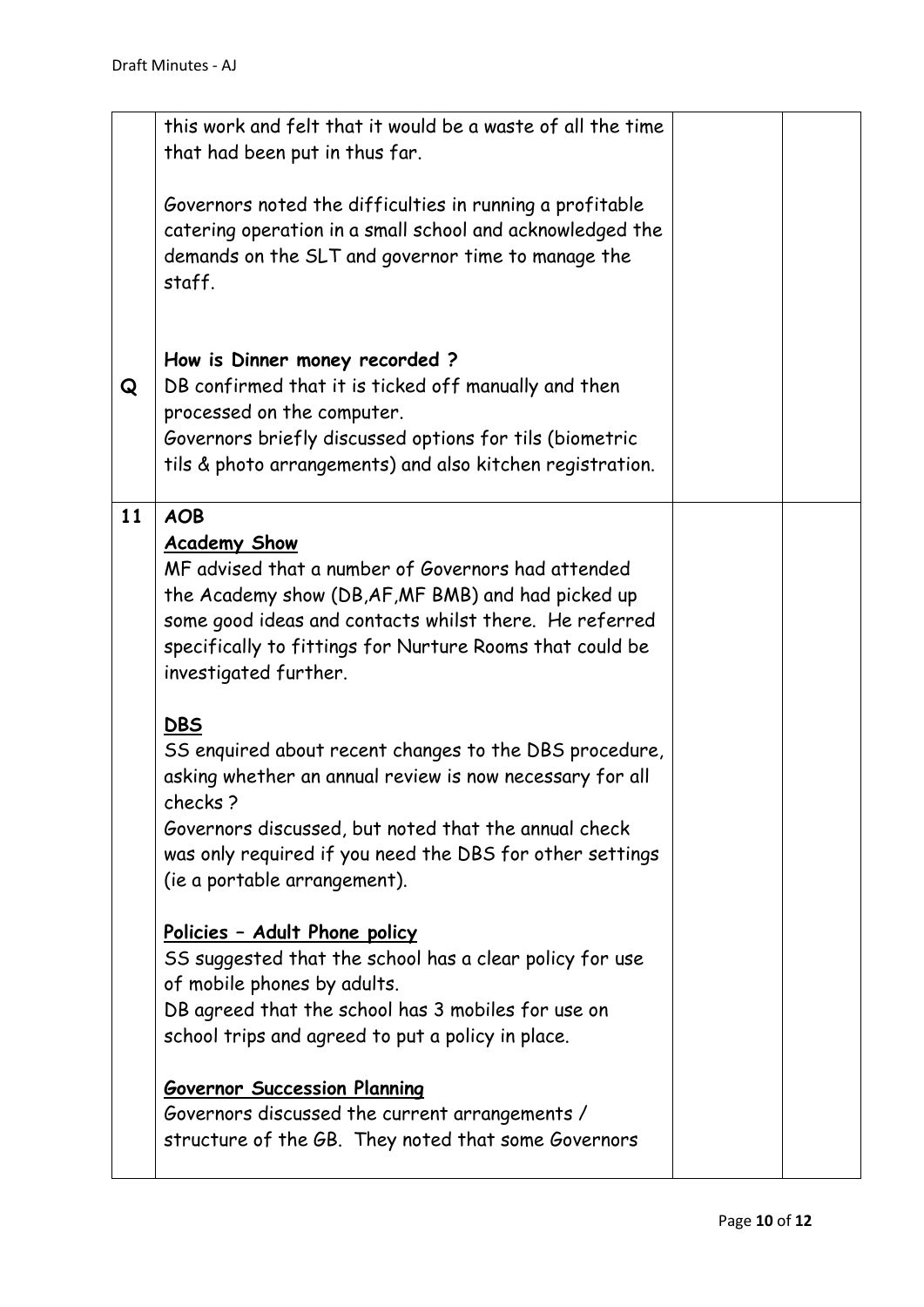| Date of Next FGB Meeting<br>FGB - TBC                                                                                                                                                                                                                                                                                                                                                                                                                                                                                                                                                                                                                                                                                                                                                                                                                                                                                                                                                                                                                                                                                                                                                                      |        |
|------------------------------------------------------------------------------------------------------------------------------------------------------------------------------------------------------------------------------------------------------------------------------------------------------------------------------------------------------------------------------------------------------------------------------------------------------------------------------------------------------------------------------------------------------------------------------------------------------------------------------------------------------------------------------------------------------------------------------------------------------------------------------------------------------------------------------------------------------------------------------------------------------------------------------------------------------------------------------------------------------------------------------------------------------------------------------------------------------------------------------------------------------------------------------------------------------------|--------|
| <b>Staffing</b><br>DB confirmed that a resignation had been received from<br>one of the Lunchtime Supervisors adding that he would<br>need to advertise the 1:1 3 day cover.<br>JS offered to cover one of the sessions, and Governors<br>went on to discuss the current support arrangements.                                                                                                                                                                                                                                                                                                                                                                                                                                                                                                                                                                                                                                                                                                                                                                                                                                                                                                             |        |
| terms were due to end soon (MD and JB) and that plans<br>should be put in place to fill the vacancies.<br>Governors also noted that the positions of Chair and Vice<br>Chair were filled by a husband and wife. Governors<br>wondered in the interests of perception, whether this<br>was something to consider going forward and perhaps<br>consider alternative arrangements. AF pointed out that<br>that both her and MF are two separate individuals and<br>equality regulations should apply. AF stated the need for<br>succession planning as SS questioned what would happen<br>if both stepped down at the same time. (Action - Item<br>to be discussed at next GB meeting).<br>Governors noted that LM was currently an Associate<br>Member and agreed this position should not alter given<br>her involvement with the Friends of Greenvale.<br>BMB is currently an Associate Member as being a Co-<br>opted governor will need to be agreed by the full GB<br>prior to any appointment being made. It was proposed<br>that given the expected changes within the governing<br>body, parent/co-opted governor vacancies be considered<br>at next FGB. (Action - MF to add to next FGB<br>Agenda) | 8<br>9 |

Meeting ended 7.50pm

Minutes drafted by A Jaye 29/04/16

## Summary of Actions following FGB 27/04/16

| .<br><br>W<br>ontc<br>- 10<br>.<br>i tan<br>.<br>m<br>. .<br>10<br>د .<br>. |  |
|-----------------------------------------------------------------------------|--|
|-----------------------------------------------------------------------------|--|